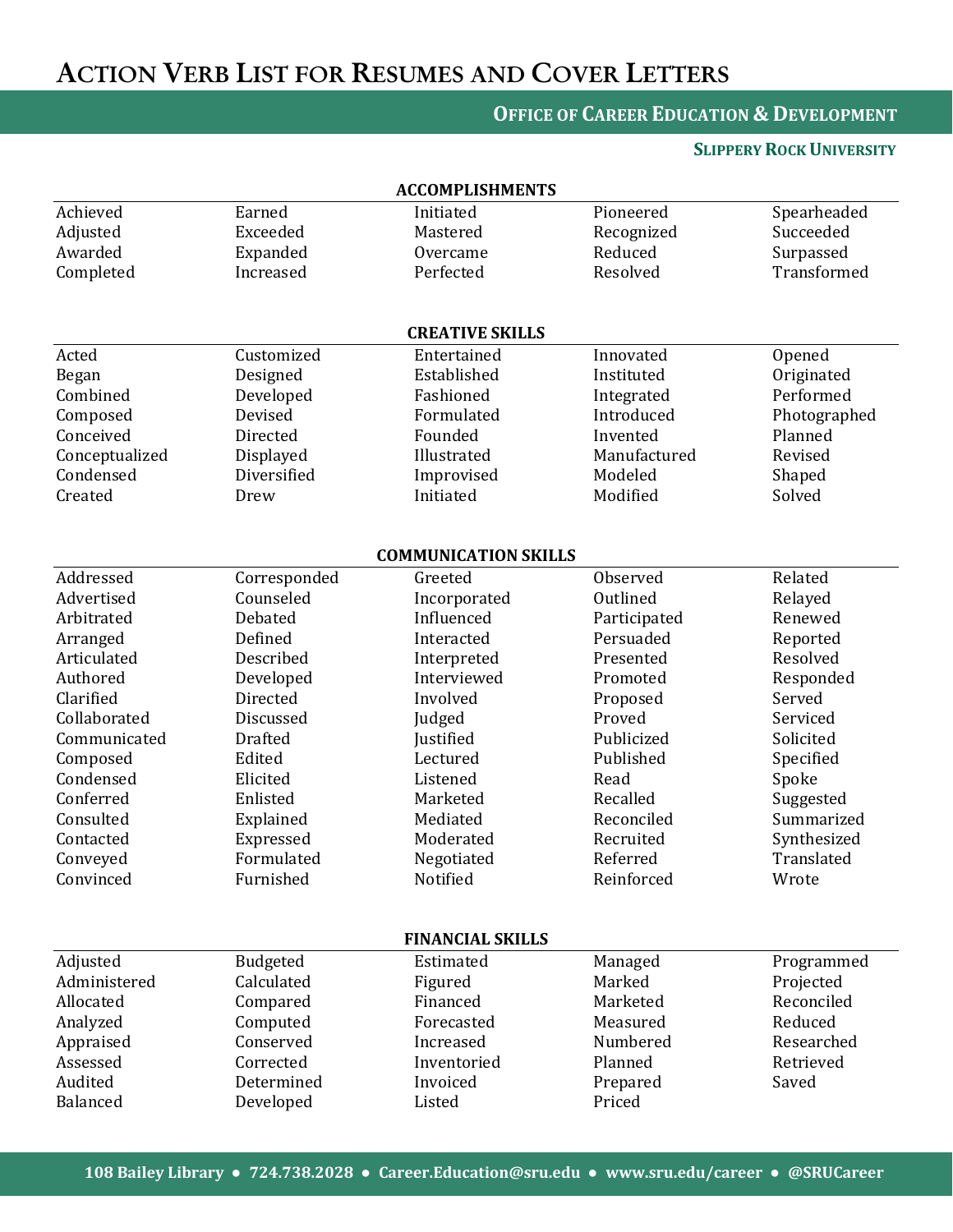# ACTION VERB LIST FOR RESUMES AND COVER LETTERS

## **OFFICE OF CAREER EDUCATION & DEVELOPMENT**

#### **SLIPPERY ROCK UNIVERSITY**

|              |              | NELFING ƏNILLƏ           |             |                 |
|--------------|--------------|--------------------------|-------------|-----------------|
| Accompanied  | Cared for    | Educated                 | Indexed     | Rehabilitated   |
| Adapted      | Clarified    | Encouraged               | Insured     | Represented     |
| Advocated    | Coached      | Ensured                  | Intervened  | Resolved        |
| Aided        | Collaborated | Expedited                | Learned     | Simplified      |
| Allowed      | Contributed  | Facilitated              | Motivated   | Supported       |
| Answered     | Cooperated   | Familiarized             | Prepared    | Volunteered     |
| Arranged     | Counseled    | Furthered                | Prevented   |                 |
| Assessed     | Demonstrated | Guided                   | Provided    |                 |
| Assisted     | Diagnosed    | Helped                   | Referred    |                 |
|              |              |                          |             |                 |
|              |              | <b>TEACHING SKILLS</b>   |             |                 |
| Adapted      | Developed    | Guided                   | Persuaded   | Tested          |
| Advised      | Enabled      | Improvised               | Prompted    | Trained         |
| Clarified    | Encouraged   | Individualized           | Schooled    | Transmitted     |
| Coached      | Evaluated    | Informed                 | Set goals   | Tutored         |
| Communicated | Explained    | Instilled                | Showed      |                 |
| Conducted    | Facilitated  | Instructed               | Simulated   |                 |
| Coordinated  | Focused      | Licensed                 | Stimulated  |                 |
| Counseled    | Graded       | Motivated                | Taught      |                 |
|              |              |                          |             |                 |
|              |              | <b>MANAGEMENT SKILLS</b> |             |                 |
| Accelerated  | Consolidated | Enforced                 | Issued      | Reorganized     |
| Accomplished | Contained    | Enhanced                 | Launched    | Replaced        |
| Acquired     | Contracted   | Established              | Led         | Responsible for |
| Administered | Controlled   | Executed                 | Managed     | Restored        |
| Advanced     | Converted    | Experimented             | Merged      | Reviewed        |
| Analyzed     | Coordinated  | Generated                | Motivated   | Scheduled       |
| Appointed    | Cut          | Governed                 | Organized   | Secured         |
| Approved     | Deceased     | Handled                  | Originated  | Selected        |
| Assigned     | Decoded      | Headed                   | Overhauled  | Streamlined     |
| Attained     | Delegated    | Hired                    | Oversaw     | Strengthened    |
| Attended     | Delivered    | Hosted                   | Piloted     | Supervised      |
| Authorized   | Developed    | Improved                 | Presided    | Terminated      |
| Chaired      | Directed     | Incorporated             | Prioritized |                 |
| Changed      | Eliminated   | Initiated                | Produced    |                 |
| Commanded    | Emphasized   | Inspected                | Recommended |                 |
| Considered   | Employed     | Instituted               | Regulated   |                 |
|              |              |                          |             |                 |

**HELPING SKILLS**